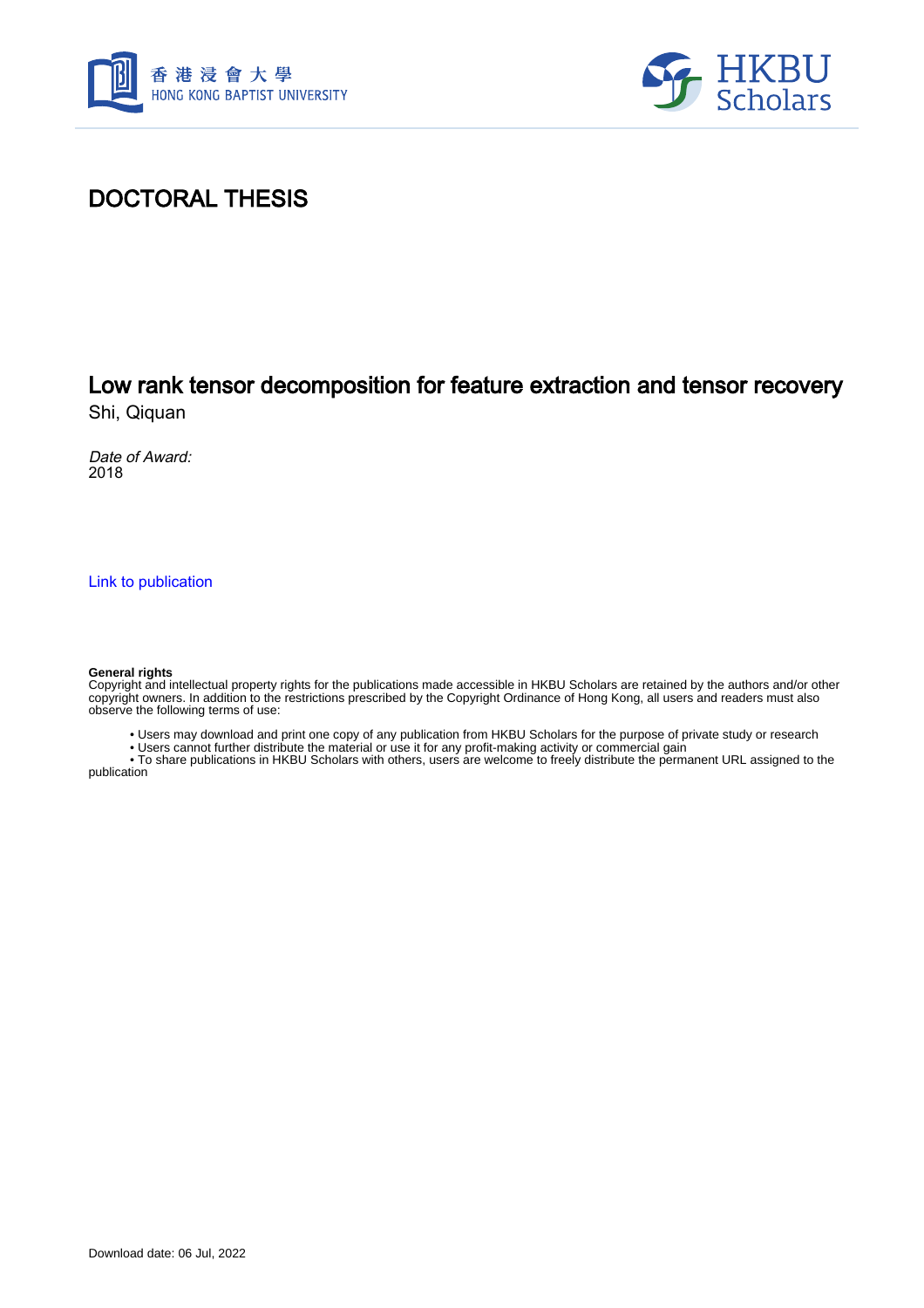### Abstract

Feature extraction and tensor recovery problems are important yet challenging, particularly for multi-dimensional data with missing values and/or noise. Low-rank tensor decomposition approaches are widely used for solving these problems. This thesis focuses on three common tensor decompositions (CP, Tucker and t-SVD) and develops a set of decomposition-based approaches. The proposed methods aim to extract low-dimensional features from complete/incomplete data and recover tensors given partial and/or grossly corrupted observations.

Based on CP decomposition, semi-orthogonal multilinear principal component analysis (SO-MPCA) seeks a tensor-to-vector projection that maximizes the captured variance with the orthogonality constraint imposed in only one mode, and it further integrates the relaxed start strategy (SO-MPCA-RS) to achieve better feature extraction performance. To directly obtain the features from incomplete data, low-rank CP and Tucker decomposition with feature variance maximization (TDVM-CP and TDVM-Tucker) are proposed. TDVM methods explore the relationship among tensor samples via feature variance maximization, while estimating the missing entries via low-rank CP and Tucker approximation, leading to informative features extracted directly from partial observations. TDVM-CP extracts low-dimensional vector features viewing the weight vectors as features and TDVM-Tucker learns low-dimensional tensor features viewing the core tensors as features. TDVM methods can be generalized to other variants based on other tensor decompositions. On the other hand, this thesis solves the missing data problem by introducing low-rank matrix/tensor completion methods, and also contributes to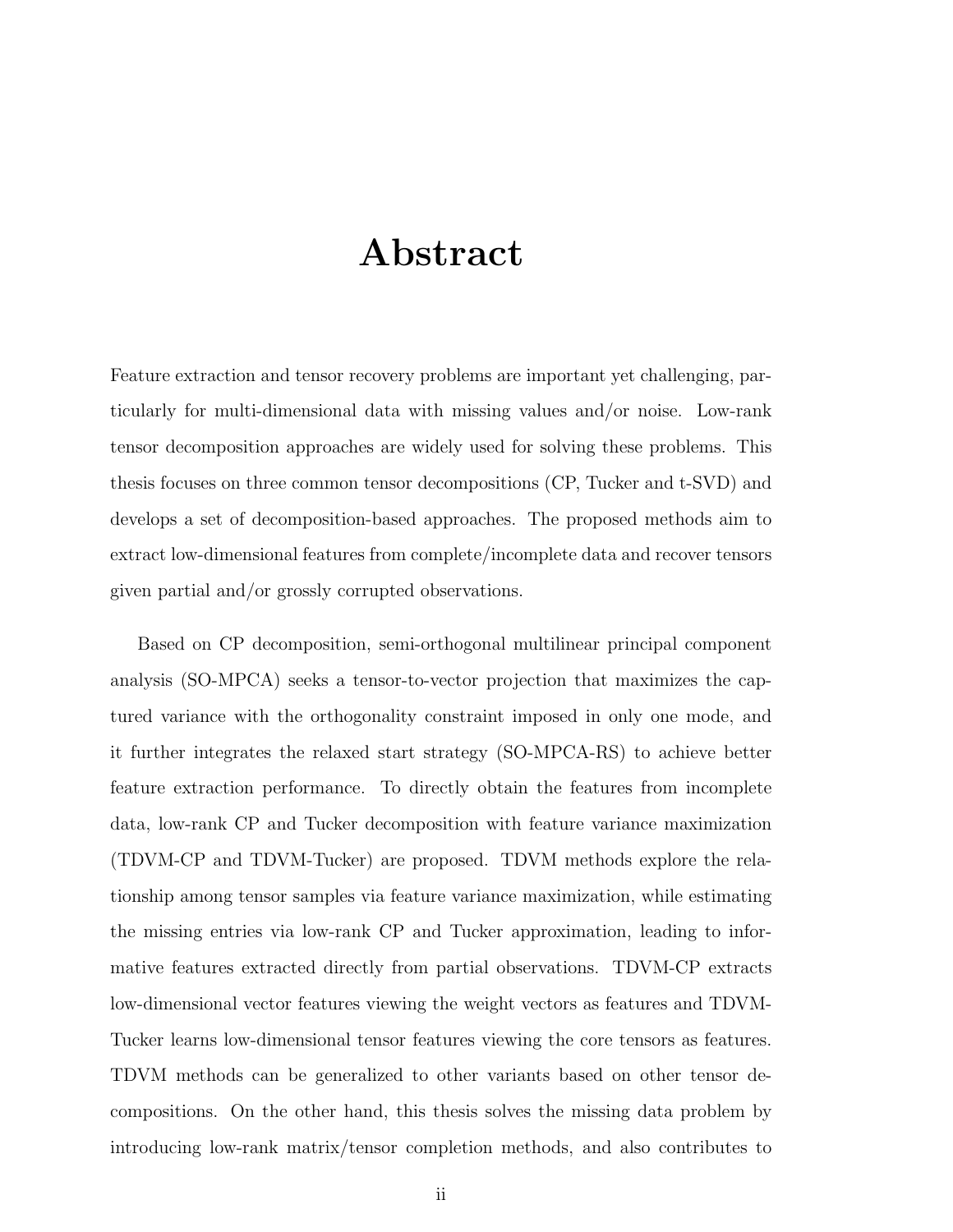automatic rank estimation. Rank-one matrix decomposition coupled with L1-norm regularization (L1MC) addresses the matrix rank estimation problem. With the correct estimated rank, L1MC refines its model without L1-norm regularization (L1MC-RF) and achieve optimal recovery results given enough observations. In addition, CP-based nuclear norm regularized orthogonal CP decomposition (TREL1) solves the challenging CP- and Tucker-rank estimation problems. The estimated rank can improve the tensor completion accuracy of existing decomposition-based methods. Furthermore, tensor singular value decomposition (t-SVD) combined with tensor nuclear norm (TNN) regularization  $(ARE_{TNN})$  provides automatic tubal-rank estimation. With the accurate tubal-rank determination,  $ARE_{TNN}$  relaxes its model without the TNN constraint (TC-ARE) and results in optimal tensor completion under mild conditions. In addition,  $ARE_{TNN}$  refines its model by explicitly utilizing its determined tubal-rank a priori and then successfully recovers low-rank tensors based on incomplete and/or grossly corrupted observations (RTC-ARE: robust tensor completion/RTPCA-ARE: robust tensor principal component analysis).

Experiments and evaluations are presented and analyzed using synthetic data and real-world images/videos in machine learning, computer vision, and data mining applications. For feature extraction, the experimental results of face and gait recognition show that SO-MPCA-RS achieves the best overall performance compared with competing algorithms, and its relaxed start strategy is also effective for other CP-based PCA methods. In the applications of face recognition, object/action classification, and face/gait clustering, TDVM methods not only stably yield similar good results under various multi-block missing settings and different parameters in general, but also outperform the competing methods with significant improvements. For matrix/tensor rank estimation and recovery, L1MC-RF efficiently estimates the true rank and exactly recovers the incomplete images/videos under mild conditions, and outperforms the state-of-the-art algorithms on the whole. Furthermore, the empirical evaluations show that TREL1 correctly determines the CP-/Tucker- ranks well, given sufficient observed entries, which consistently improves the recovery per-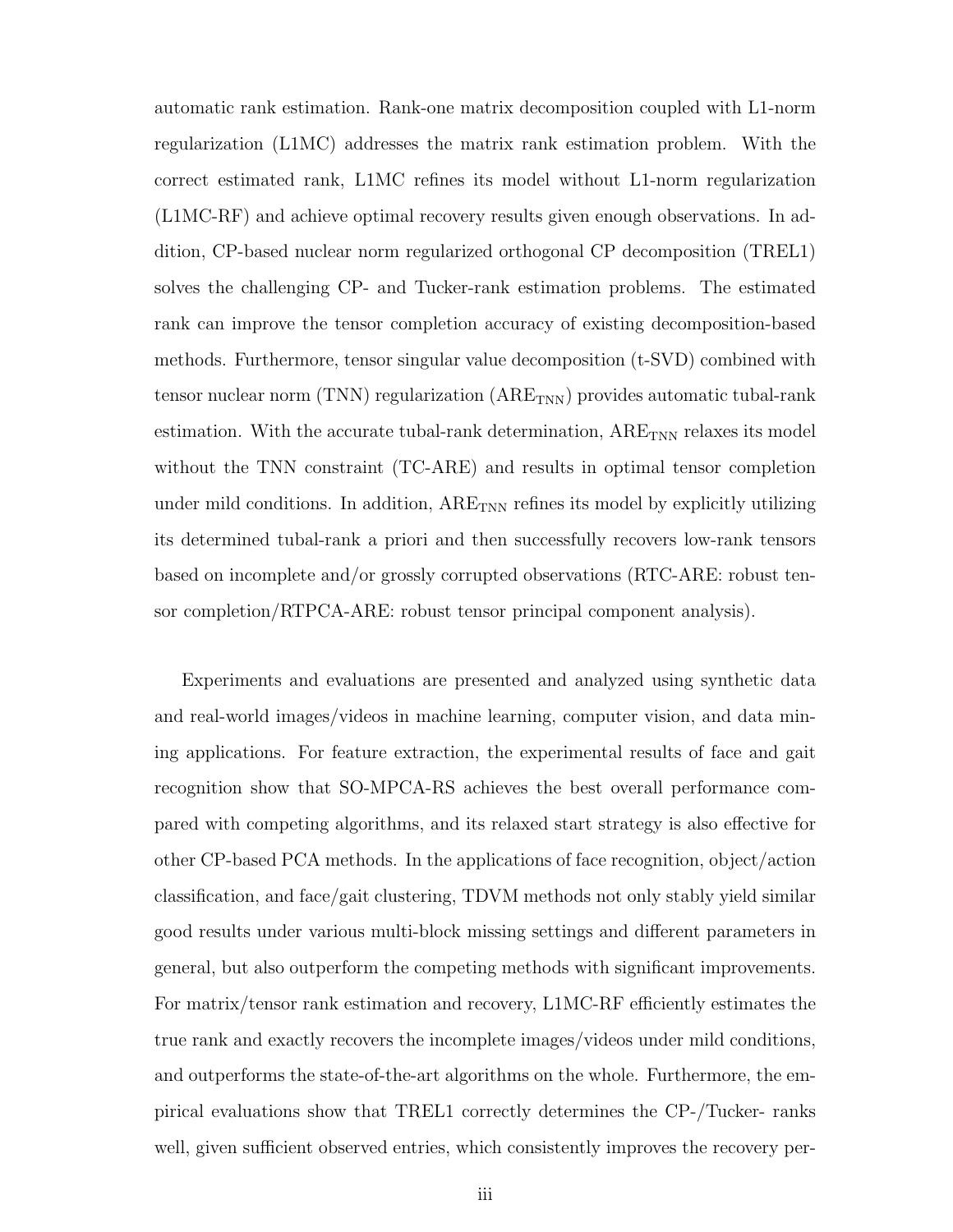formance of existing decomposition-based tensor completion. The t-SVD recovery methods TC-ARE, RTPCA-ARE, and RTC-ARE not only inherit the ability of  $\text{ARE}_{\text{TNN}}$  to achieve accurate rank estimation, but also achieve good performance in the tasks of (robust) image/video completion, video denoising, and background modeling. This outperforms the state-of-the-art methods in all cases we have tried so far with significant improvements.

Keywords: Low-rank tensor decomposition, CP, Tucker, t-SVD, feature extraction, automatic rank estimation, tensor completion, robust tensor recovery, missing data.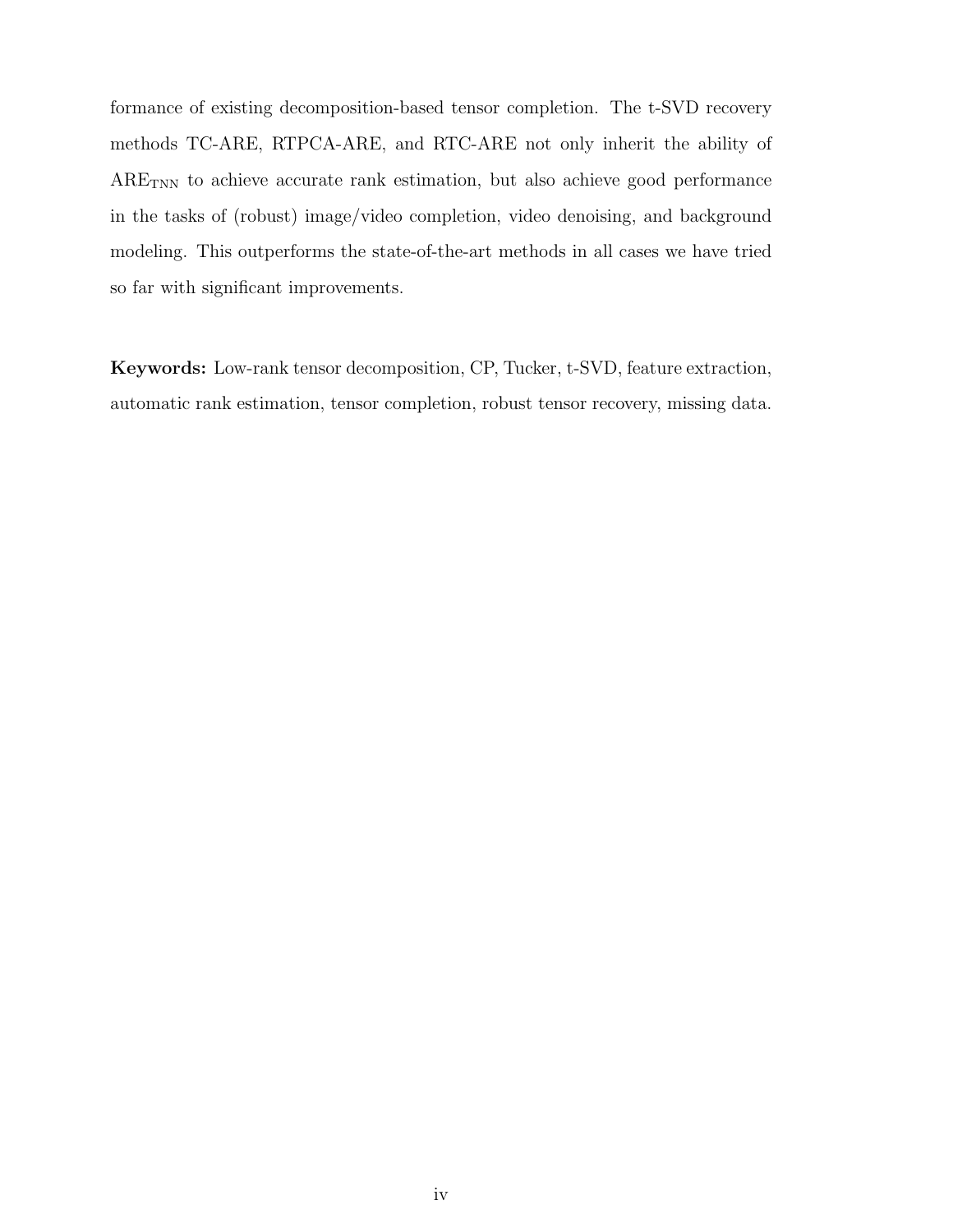# Table of Contents

| Declaration              |       |                                              | $\mathbf{i}$   |
|--------------------------|-------|----------------------------------------------|----------------|
| Abstract                 |       |                                              | ii             |
| Acknowledgements         |       |                                              | V              |
| <b>Table of Contents</b> |       |                                              | vii            |
| List of Tables           |       |                                              | хi             |
| List of Figures          |       |                                              | xiv            |
| Chapter 1                |       | Introduction                                 | $\mathbf{1}$   |
| 1.1                      |       | <b>Feature Extraction</b>                    | $\overline{2}$ |
|                          | 1.1.1 | Feature Extraction for Complete Data         | $\overline{2}$ |
|                          | 1.1.2 | Feature Extraction for Incomplete Data       | 3              |
| 1.2                      |       |                                              | $\overline{4}$ |
|                          | 1.2.1 | Matrix Rank Estimation and Completion        | $\overline{4}$ |
|                          | 1.2.2 | $CP$ -/Tucker-Rank Estimation and Completion | $\overline{5}$ |
| 1.3                      |       |                                              | 6              |
|                          | 1.3.1 | Tubal-Rank Estimation and Completion         | 7              |
|                          | 1.3.2 |                                              | $\overline{7}$ |
| 1.4                      |       |                                              | 8              |
| 1.5                      |       | Organization                                 | 11             |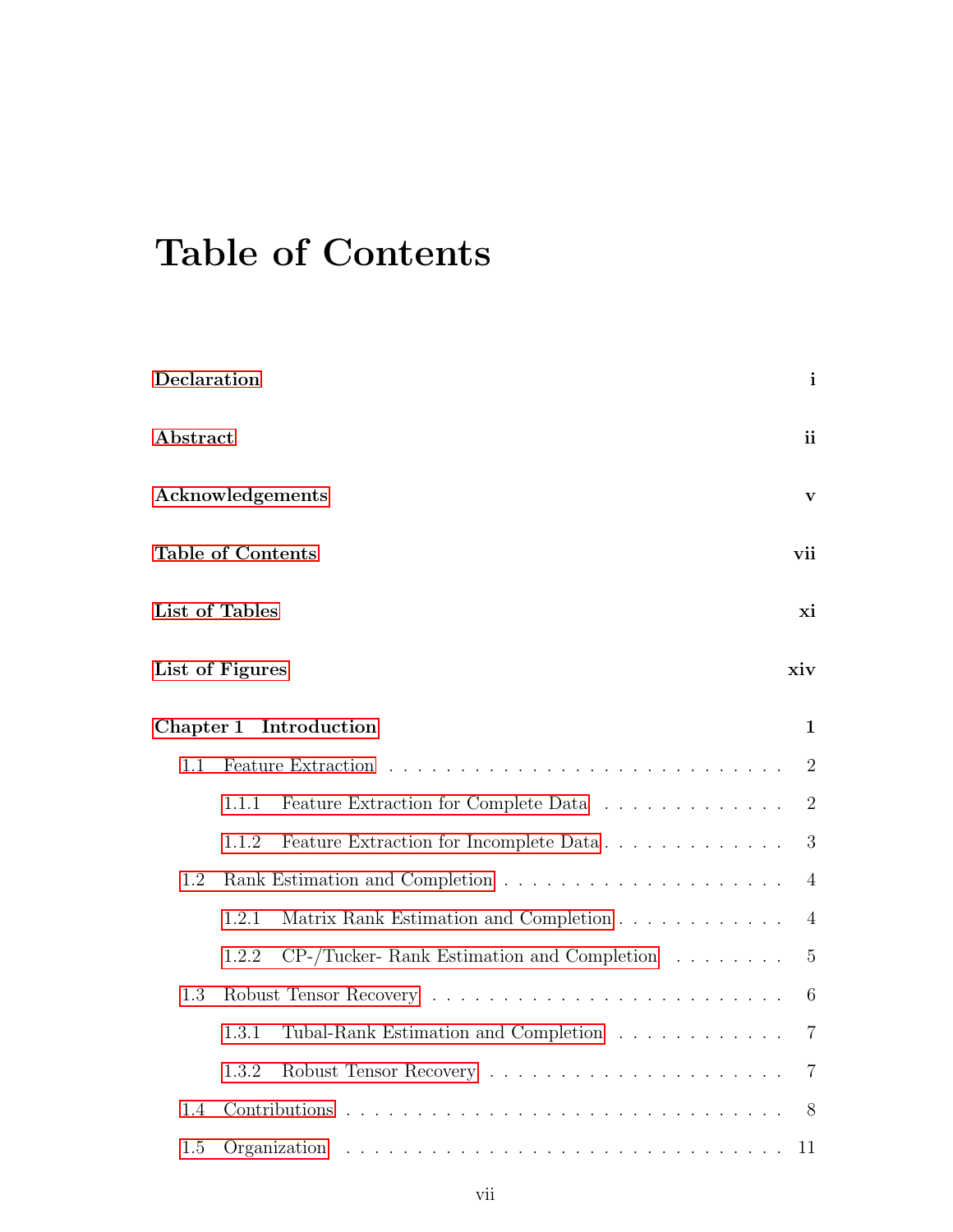| Chapter 2 Fundamentals of Tensor Decomposition<br>13 |       |                                                                   |    |  |  |
|------------------------------------------------------|-------|-------------------------------------------------------------------|----|--|--|
| 2.1                                                  |       |                                                                   | 14 |  |  |
|                                                      | 2.1.1 |                                                                   | 14 |  |  |
|                                                      | 2.1.2 |                                                                   | 14 |  |  |
| 2.2                                                  |       |                                                                   | 15 |  |  |
|                                                      | 2.2.1 |                                                                   | 15 |  |  |
|                                                      | 2.2.2 | Connect to Tensor-to-Vector Projection 16                         |    |  |  |
|                                                      | 2.2.3 | Connecting to Rank-one Matrix Decomposition 17                    |    |  |  |
| 2.3                                                  |       |                                                                   |    |  |  |
| 2.4                                                  |       | Tensor Singular Value Decomposition $(t-SVD)$ 19                  |    |  |  |
|                                                      | 2.4.1 | Basic Definitions Related to T-SVD 19                             |    |  |  |
|                                                      | 2.4.2 |                                                                   |    |  |  |
| 2.5                                                  |       |                                                                   | 21 |  |  |
|                                                      |       | Chapter 3 Feature Extraction via Low Rank CP and Tucker Decom-    |    |  |  |
|                                                      |       | position                                                          | 23 |  |  |
| 3.1                                                  |       |                                                                   |    |  |  |
|                                                      |       | Semi-Orthogonal Multilinear PCA with Relaxed Start                | 23 |  |  |
|                                                      | 3.1.1 |                                                                   | 24 |  |  |
|                                                      | 3.1.2 |                                                                   | 26 |  |  |
|                                                      | 3.1.3 | Successive Derivation of SO-MPCA 28                               |    |  |  |
|                                                      | 3.1.4 | Relaxed Start for Better Generalization                           | 31 |  |  |
|                                                      | 3.1.5 |                                                                   | 32 |  |  |
|                                                      | 3.1.6 |                                                                   | 37 |  |  |
| 3.2                                                  |       | Feature Extraction for Incomplete Data via Low-rank Tensor Decom- |    |  |  |
|                                                      |       |                                                                   | 38 |  |  |
|                                                      | 3.2.1 |                                                                   | 39 |  |  |
|                                                      | 3.2.2 | Related Works                                                     | 44 |  |  |
|                                                      | 3.2.3 | The Proposed: TDVM-Tucker and TDVM-CP                             | 45 |  |  |
|                                                      | 3.2.4 | Discussion: General Model-TDFR                                    | 55 |  |  |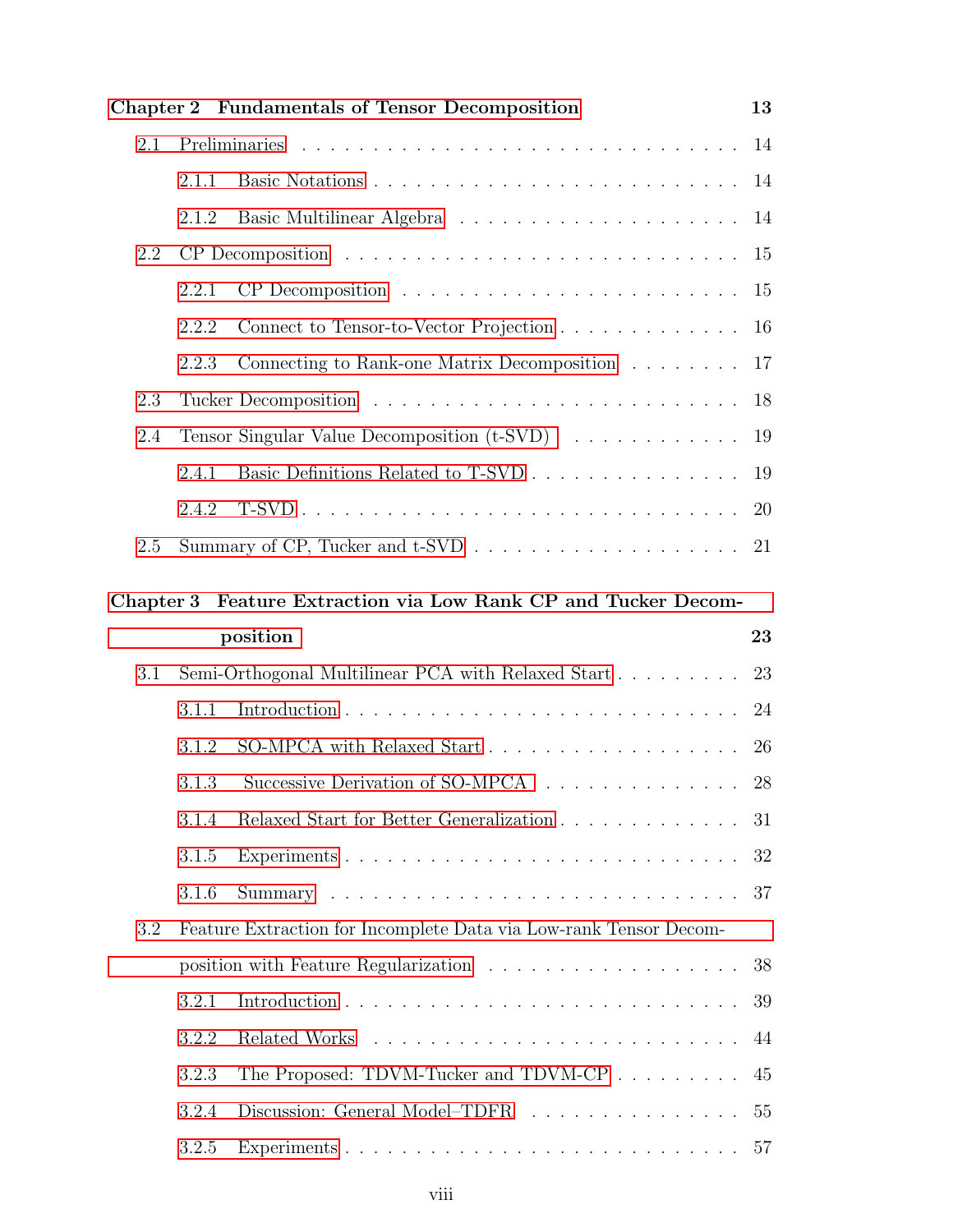|           | 3.2.6 |                                                                     | 78  |
|-----------|-------|---------------------------------------------------------------------|-----|
| Chapter 4 |       | Matrix and Tensor Completion with Automatic Rank Es-                |     |
|           |       | timation via L1-norm Regularized CP decomposition                   | 80  |
| 4.1       |       | Rank-One Matrix Completion With Automatic Rank Estimation via       |     |
|           |       |                                                                     | 80  |
|           | 4.1.1 |                                                                     | 81  |
|           | 4.1.2 | Preliminaries and Related Works                                     | 85  |
|           | 4.1.3 | Proposed Matrix Completion Methods                                  | 88  |
|           | 4.1.4 |                                                                     | 96  |
|           | 4.1.5 | Completion Performance and Rank Estimation Comparison . 105         |     |
|           | 4.1.6 |                                                                     |     |
| 4.2       |       | Tensor Rank Estimation and Completion via CP-based Nuclear Norm 113 |     |
|           | 4.2.1 |                                                                     |     |
|           | 4.2.2 | Proposed Tensor Rank Estimation Methods 116                         |     |
|           | 4.2.3 |                                                                     |     |
|           | 4.2.4 |                                                                     |     |
| Chapter 5 |       | Robust Tensor SVD and Recovery with Automatic Rank                  |     |
|           |       | Estimation                                                          | 136 |
| 5.1       |       |                                                                     |     |
| 5.2       |       |                                                                     |     |
|           | 5.2.1 |                                                                     |     |
|           | 5.2.2 |                                                                     |     |
| 5.3       |       | The Proposed Tensor Completion with Automatic Rank Estimation . 145 |     |
|           | 5.3.1 | Automatic Rank Estimation via $\text{ARE}_{\text{TNN}}$ 145         |     |
|           | 5.3.2 | Tensor Completion via TC-ARE 151                                    |     |
| 5.4       |       | The Proposed Robust Tensor Recovery with Automatic Rank Esti-       |     |
|           |       |                                                                     |     |
|           | 5.4.1 |                                                                     |     |